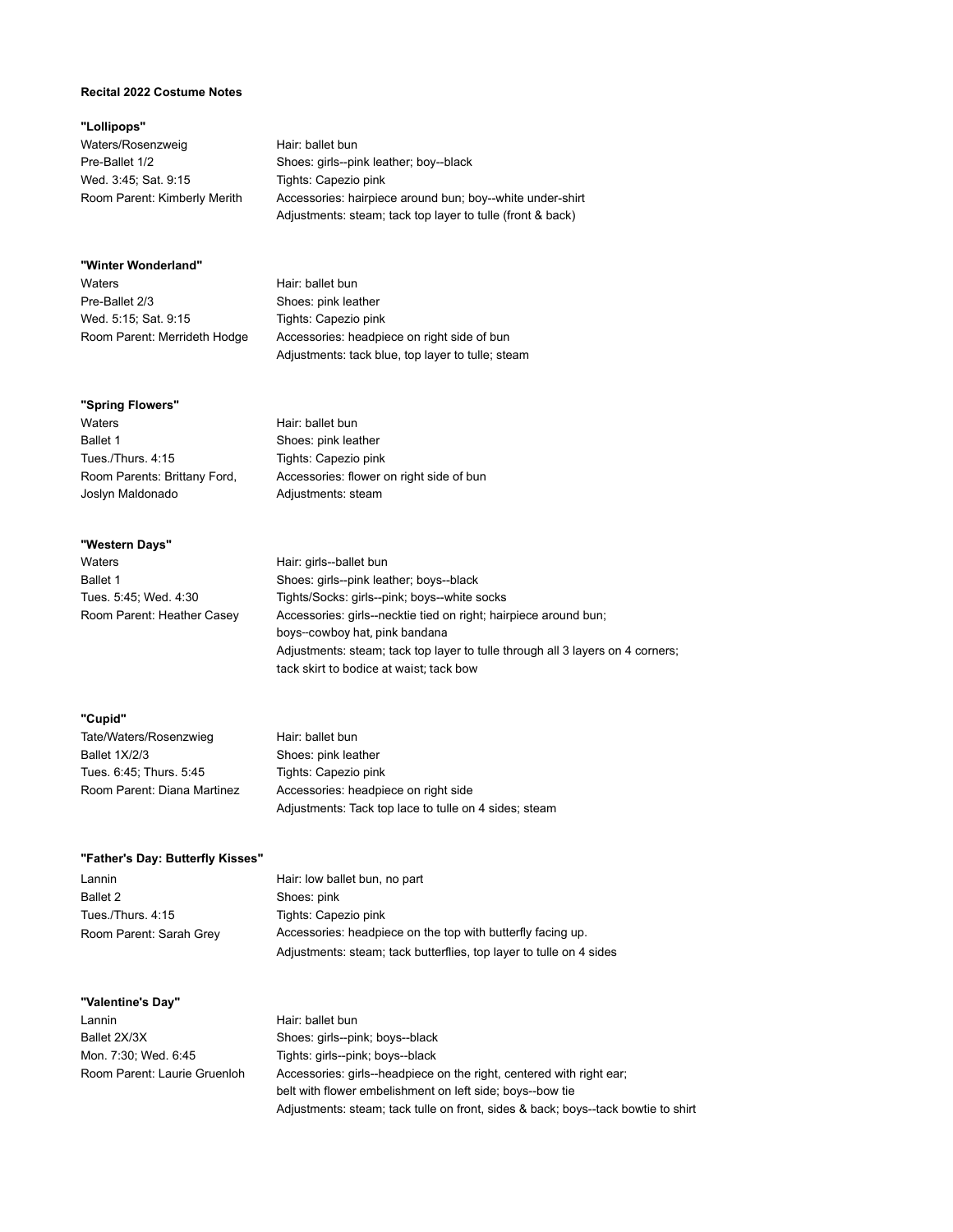| "Sailing Season"          |                                                                                                      |
|---------------------------|------------------------------------------------------------------------------------------------------|
| Lannin                    | Hair: ballet bun                                                                                     |
| Ballet 3                  | Shoes: girls--pink canvas; boys--white shoes                                                         |
| Tues./Thurs. 6:00         | Tights/Socks: girls--Capezio pink;                                                                   |
| Room Parent: Jennifer Fox | boys-white socks                                                                                     |
|                           | Accessories: girls--gold scrunchie around bun; boys--white hat, white bobby pins                     |
|                           | Adjustments: steam; tack top of skirt to leotard at hip bones (4 sides);                             |
|                           | tack tails of bows to jacket 1 inch above end of tail; pull up edge of shorts on the sides and tack; |

tack sleeves on top & under the fold (be sure to see the stripes); boys--tack hem of shirt; tack tails of tie

### **"Nutcracker: Waltz of the Flowers"**

| Lannin                       | Hair: bun just a little lower than a classical bun                                                            |
|------------------------------|---------------------------------------------------------------------------------------------------------------|
| Ballet 4                     | Shoes: soft ballet                                                                                            |
| Tues./Thurs. 5:00            | Tights: Capezio pink                                                                                          |
| Room Parent: Scarlett Ashley | Accessories: headpiece on top of bun (pin in holes)                                                           |
|                              | Adjustments: cut tags out of arm puffs; tack second & third layers (4 sides); tack split in third seam; steam |

#### **"Cinco de Mayo"**

| Hair: low bun, middle part, slicked back            |
|-----------------------------------------------------|
| Shoes: canvas                                       |
| Tights: Capezio pink unseamed                       |
| Accessories: red rose on right of bun; black choker |
| Adjustments: tack points down; steam                |
|                                                     |

Hair: ballet bun Shoes: pink canvas

Tights: Capezio pink unseamed Accessories: white maribou around bun

#### **"The Land of Snow"**

| Lannin/Loch |  |
|-------------|--|
| Pre-Pro     |  |
| Fri. 5:00   |  |

### **"Stars & Stripes"**

Lannin Hair: ballet bun Advanced Level Ballet Shoes: pointe

Tights: Capezio pink, seamed Accessories: tiara Adjustments: steam; tack top layer (4 sides); tack belt in front; cut off tag

#### **"Find a Rainbow"**

| .                         |                                                                                                                 |
|---------------------------|-----------------------------------------------------------------------------------------------------------------|
| Waters                    | Hair: pigtails                                                                                                  |
| Jazz 1                    | Shoes: Converse                                                                                                 |
| Tues./Thurs. 5:00         | Tights: sun tan                                                                                                 |
| Room Parent: Jenny Warren | Accessories: Bows for hair (clip & secure with pins); leg warmers (seam in back)                                |
|                           | Adjustments: tack top layer to red tulle, tack straps to leo at shoulders, tack at criss-cross; steam if needed |

#### **"March Madness"**

Cattell **Hair:** high ponytail Jr. Hip Hop; Jazz 1X/2X Shoes: black jazz shoes

Mon. 5:45; 6:30 Tights: girls--tan tights; boy--no tights Room Parent: Katlyn Clark Accessories: knee-high socks (1 inch below knee); over-under; sweat bands; headbands to be worn at hairline (secure with bobby pins) Adjustments: steam if needed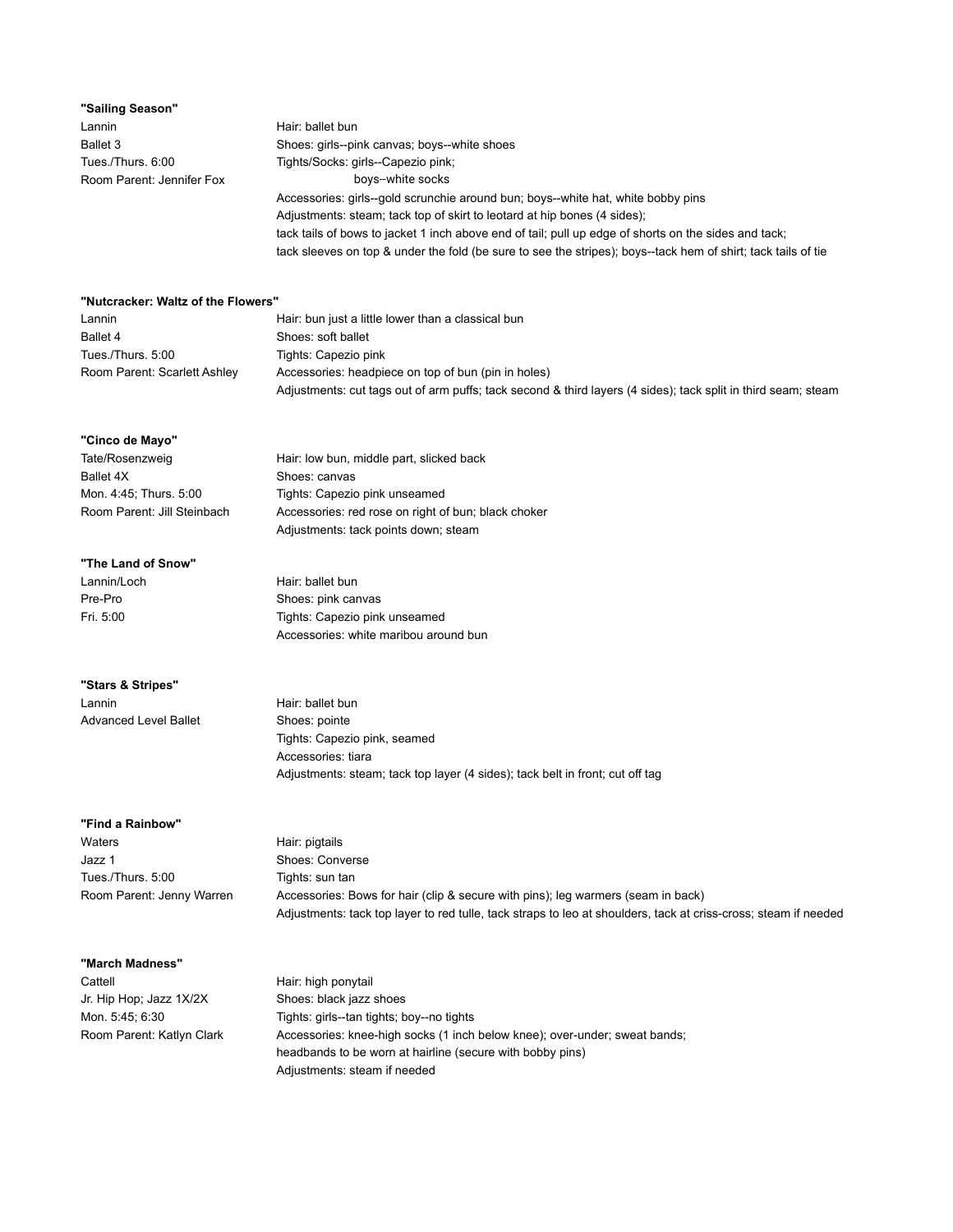## **"Fireworks"**

Rosenzweig **Hair:** high ponytail Jazz 2 Shoes: black jazz Tues. 5:00 Tights: tan Room Parent: Sarah Grey **Accessories: headpiece** 

Adjustments: tack belt in front & back to ensure same width all around

| "Trick or Treat"         |                                                                                      |
|--------------------------|--------------------------------------------------------------------------------------|
| Clark                    | Hair: high pigtails, center part                                                     |
| Jazz 3                   | Shoes: black jazz                                                                    |
| Tues. 5:00               | Tights: none (bare ankle)                                                            |
| Room Parent: Holly Lauck | Accessories: Bone hairclips; mitts, tan or black over-under; boy--black under-outfit |
|                          | Adjustments: boy--tack shoulder straps                                               |

### **"Festival of Colors"**

| Clark                           | Hair: high ponytail                                                                                           |
|---------------------------------|---------------------------------------------------------------------------------------------------------------|
| Jazz 3                          | Shoes: black jazz                                                                                             |
| Thus, 6:45                      | Tights: girs--tan; boy--black socks                                                                           |
| Room Parents: Joslyn Maldonado, | Accessories: scrunchies (wrap twice & pin)                                                                    |
| Jen Hadley                      | Adjustments: tuck and tack the tan straps to the back of the costume;                                         |
|                                 | pull black accessory on front of skirt all the way down to the bottom; suspenders should criss-cross in back; |
|                                 | steam if needed                                                                                               |

| "Monday Night Football"      |                                                                                                  |
|------------------------------|--------------------------------------------------------------------------------------------------|
| Clark                        | Hair: high ponytail                                                                              |
| Jazz 4/Teen 2                | Shoes: black jazz                                                                                |
| Mon. 6:30; Tues. 6:00        | Tights: roll up underneath                                                                       |
| Room Parents: Lindsey Marks, | Accessories: headband (bobby pin behind ears); black camisole leotard; boy--black v-neck t-shirt |
| Roxie Morrison               | Adjustments: steam if needed                                                                     |

Adjustments: steam if needed; scrunch sleeves above elbows

#### **"Black Friday"**

| Clark     | Hair: all different styles with skull hat |
|-----------|-------------------------------------------|
| Jazz 5    | Shoes: black jazz                         |
| Mon. 7:30 | Tights: none, bare ankle                  |
|           | Accessories: skull hat, black over-under  |

### **"Steam Heat"**

**"Rockettes"**

Clark Hair: ballet bun

Jordan **Hair:** low ponytail Jazz Luigi Style Shoes: black heeled character shoes Wed. 8:30 Tights: girls--none, bare skin; boy--white socks Accessories: black derby hat Adjustments: none

A1 Jazz Shoes: black jazz heeled shoes (tuck straps) Thurs. 5:45 Tights: nude fishnets, no seams Accessories: bow beneath bun; gloves (use butt glue); necklace clipped in front; tan over-under (halter straps); red earrings Adjustments: steam if needed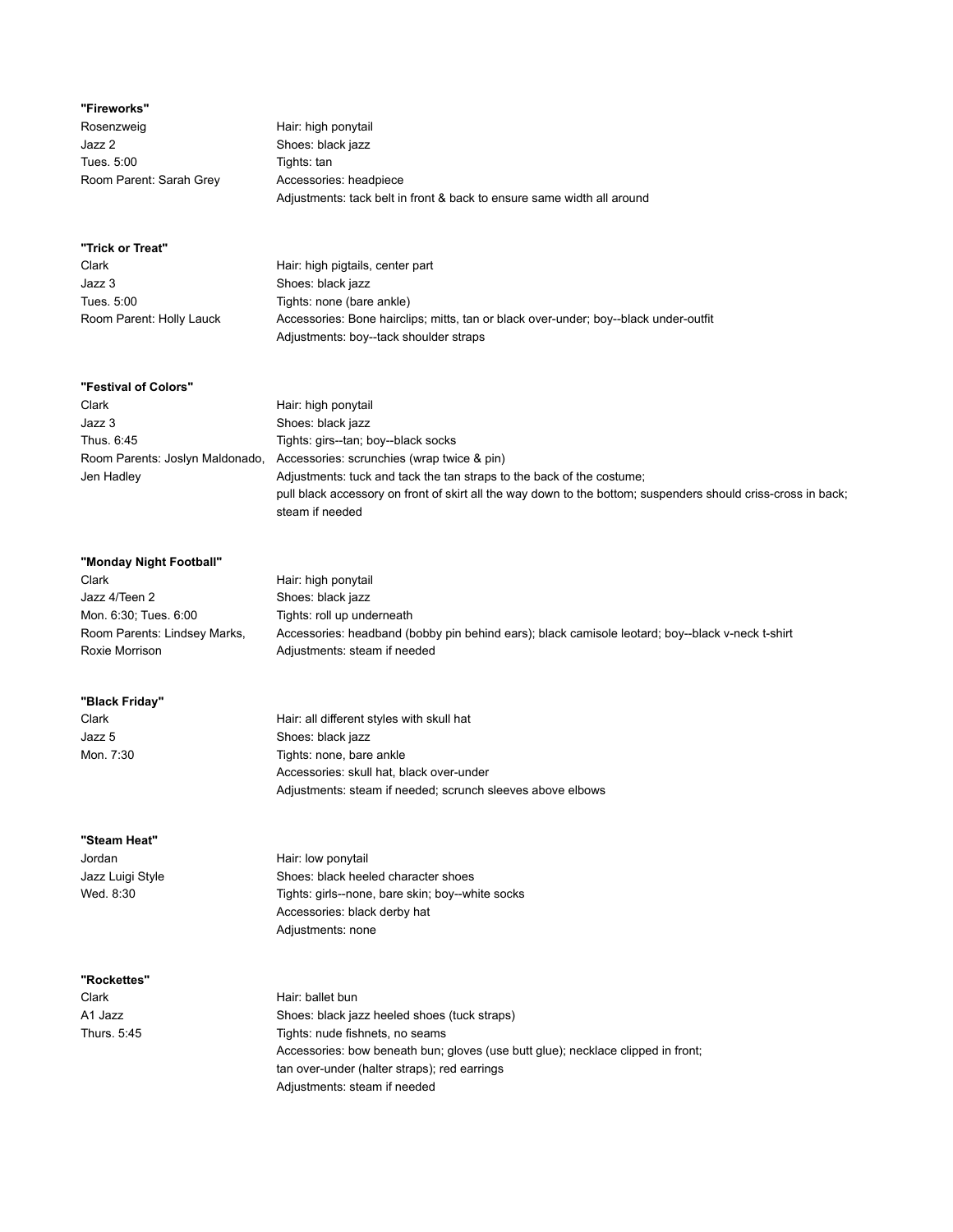### **"Carnival"**

Clark **Hair:** middle part, low ponytail A2/3 Jazz Shoes: pancaked contemporary shoes Mon. 5:00 Tights: none Accessories: hairpiece; necklace, feather arm piece, black shorts, black over-under with halter straps Adjustments: tack necklace at top points and center

### **"Every Day is Christmas"**

Kendall **Hair:** high ponytail

Tap 1 Shoes: black, laced tap shoes Thurs. 5:00 Tights: nude tights (skin color) Room Parent: Jennifer Fox Accessories: red bow on front of ponytail (standing up a bit like a present) Adjustments: steam; tack tutus on all 4 sides; tack bows on the bodice

### **"Summer Vacation"**

Clarkston Hair: high ponytail Tap 2 Shoes: black tap shoes

Thurs. 5:00 Tights: girls--black fishnets; boy--black socks Room Parent: Tina (Olivia's Mom) Accessories: headband (pin); over-under Adjustments: none

#### **"May the 4th Be With You"**

Clarkston Hair: high ponytail Tap 1X/2X/3X Shoes: black tap Tues. 5:00; Thurs. 6:45 Tights: tan

Room Parent: Tatiana Lucy **Accessories: scunchie for ponytail** Adjustments: none

#### **"Super Villians Day"**

Clarkston Hair: high bun Tap 3 Shoes: black tap Thurs. 6:00 Tights: black fishnets Room Parent: Emily Hasten Accessories: hairpiece TBD

Adjustments: steam if needed; unzip zipper to silver

**"Jazz Police"**

Jordan Hair: PickPocket--bun & beret Tap 4 Gangster Mols--low ponytail with headband Wed. 4:45 Wed. 4:45 Shoes: black tap Tights: tan Accessories: police clubs Adjustments: steam if needed; tack if needed

**"Sing Sang Sung"** Jordan **Hair:** low ponytail

Tap 5 Shoes: black tap Wed. 7:30 Tights: flesh color Accessories: sequin ties Adjustments: steam; tack sequin ties